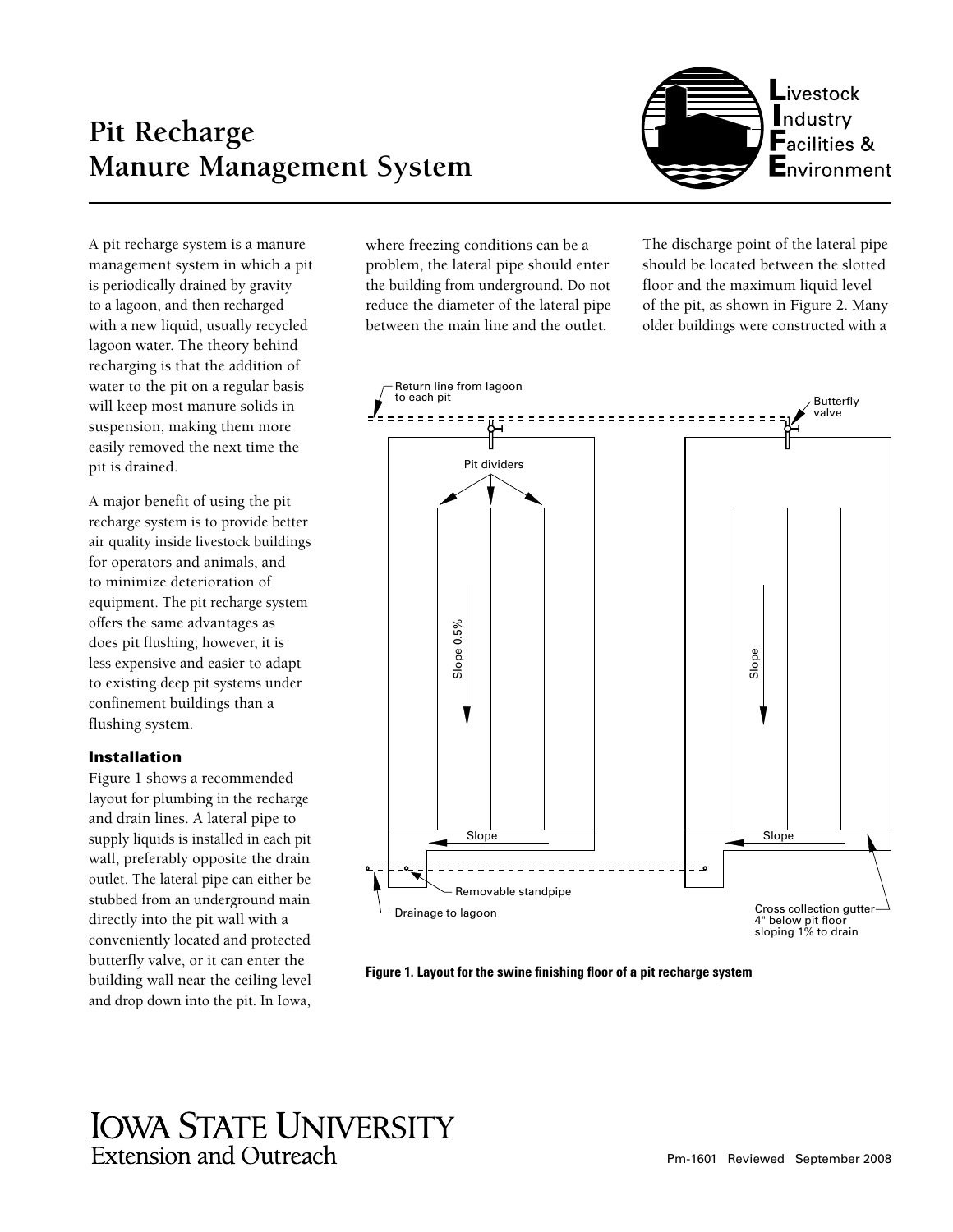minimum pit slope of about 1 inch in 20 feet to overcome uneven concrete construction. If the entire pit floor is sloped, the pit must be deep enough so that when it is recharged, the upper end of the pit floor is still covered by at least 3-6 inches of liquid. A general rule is to allow for an average depth of 12 inches for recharge liquid and an additional 12 inches for accumulated manure and spilled water between pit draining. At least another 12 inches should be provided between the maximum level of the pit liquid and the slotted floor.

Whether the pit is recharged with fresh water or recycled lagoon water, enough capacity from the liquid supply source should be available to recharge the pit in a relatively short period of time. Provide enough capacity to put 12 inches of liquid into the pit within 4 hours.

#### **An example**

Suppose that you wanted to know the pump capacity needed to recharge a pit that is 16 feet wide and 160 feet long under a swine finishing building. You would need to know the surface area of the pit to determine the volume of liquid needed for recharging. Then you could determine the size of pump needed to pump that volume within 4 hours.

1. Determine surface area of the pit.

Pit surface area  $(ft^2)$  = Width (feet)  $\times$  Length (feet)

 $= 16$  feet  $\times 160$  feet

 $= 2,560$  ft<sup>2</sup>

2. Determine the liquid volume needed to recharge the pit, a depth of 1 foot. (Assume that one gallon is 7.5 cubic feet.)

Liquid volume = Pit surface area (ft<sup>2</sup>)  $\times$  Desired depth (feet)  $\times$  7.5 gallons/ft<sup>3</sup>

= 2,560 ft<sup>2</sup>  $\times$  1 foot  $\times$  7.5 gallons/ft<sup>3</sup>

= 19,200 gallons

3. Determine the size of the pump (usually rated at gallons per minute, or gpm) that can pump this volume within 4 hours.

Pump capacity = Liquid volume/4 hours/60 minutes/hour (to get gpm rate)

= 19,200 gallons/4 hours/60

= 80 gpm

Therefore, to effectively recharge a  $16 \times 160$ -foot underfloor pit, you would need an 80 gpm pump to handle the amount of water needed for recharging within a 4-hour period.



**Figure 2. Cross-section of a pit recharge system**